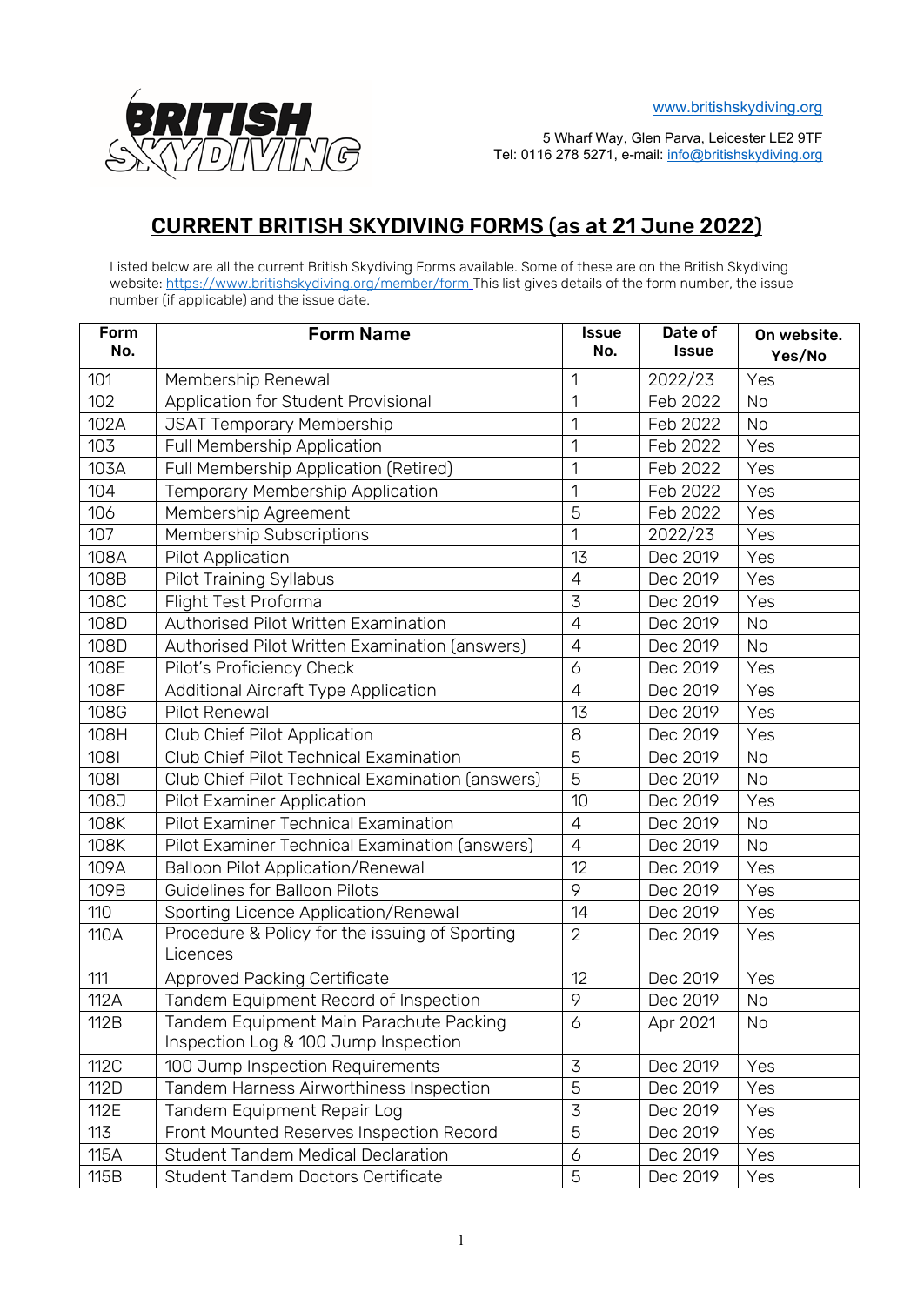| Form<br>No. | <b>Form Name</b>                                                                        | <b>Issue</b><br>No.              | Date of<br><b>Issue</b> | On website<br>Yes/No |
|-------------|-----------------------------------------------------------------------------------------|----------------------------------|-------------------------|----------------------|
|             |                                                                                         |                                  |                         |                      |
| 115C        | Solo Student Medical Self-Declaration                                                   | 6                                | Apr 2020                | Yes                  |
| 115D        | Solo Student Doctors Certificate                                                        | $\overline{4}$                   | Dec 2019                | Yes                  |
| 115E        | Licensed Parachutist Self-Declaration                                                   | 5                                | Dec 2019                | Yes                  |
| <b>115F</b> | Licensed Parachutist Doctors Certificate                                                | 5                                | Dec 2019                | Yes                  |
| 116         | <b>Tandem Instructor Medical</b>                                                        | 10                               | Dec 2019                | Yes                  |
| 116A        | Solo Instructor Medical Certificate                                                     | $\overline{2}$                   | Dec 2019                | Yes                  |
| 117         | Injury Report                                                                           | 8                                | Jun 2021                | Yes                  |
| 118<br>118A | Incident/Malfunction/Deploy Problem Report<br>Tandem Incident/Mal/Deploy Problem Report | $\overline{5}$<br>$\overline{3}$ | Dec 2019                | Yes                  |
| 119         | Third Party Claim                                                                       | $\overline{3}$                   | Dec 2019<br>Dec 2019    | Yes<br>Yes           |
| 120         | Display Team Application                                                                | $\overline{5}$                   | Dec 2021                | Yes                  |
| 125         |                                                                                         | 16                               | Feb 2020                | Yes                  |
| 126         | Radio Station Operators Guide<br>Radio Operator's Certificate of Competence             | $\overline{4}$                   |                         | Yes                  |
|             | Application                                                                             |                                  | Dec 2019                |                      |
| $127a-b$    | Radio Operator's Certificate of Competence<br>Examination                               | 8                                | Mar 2022                | <b>No</b>            |
| 128         | Application for a Radio Station CAA1417                                                 | N/A                              | Aug 2016                | Yes                  |
| 130         | British Skydiving-NFU Code of Conduct                                                   | 3                                | Dec 2019                | Yes                  |
| 131         | UKSL 4-Way FS Entry Form 2022                                                           | 1                                | April 2022              | Yes                  |
| 132A        | Grand Prix Accuracy Entry Form 2022                                                     | 1                                | Jun 2022                | Yes                  |
| 133         | Grand Prix CF Entry 2022                                                                | $\overline{2}$                   | May 2022                | Yes                  |
| 134         | FS Coach Application                                                                    | 16                               | Feb 2022                | Yes                  |
| 134A        | CF Coach Application                                                                    | 12                               | Feb 2022                | Yes                  |
| 134B        | CH Coach Application                                                                    | 14                               | Feb 2022                | Yes                  |
| 134C        | CP Coach Application                                                                    | 13                               | Feb 2022                | Yes                  |
| 134D        | FF Coach Application                                                                    | 10                               | Feb 2022                | Yes                  |
| 134E        | <b>WS Coach Application</b>                                                             | 9                                | Feb 2022                | Yes                  |
| 134F        | <b>BFF Coach Application</b>                                                            | $\overline{7}$                   | Feb 2022                | Yes                  |
| 134G        | TR Coach Application                                                                    | 6                                | Feb 2022                | Yes                  |
| 134H        | <b>BTR Coach Application</b>                                                            | 4                                | Feb 2022                | Yes                  |
| 135         | Application for Re-Affiliation of PTO                                                   | $\overline{7}$                   | Dec 2019                | Yes                  |
| 136         | Rigger Rating Application (Initial Issue)                                               | $\overline{4}$                   | Dec 2019                | No                   |
| 138         | Registration of Basic Rigger Assessment Training                                        | 5                                | Dec 2019                | Yes                  |
| 139         | Static Line Deployment Bag Specification                                                | $\overline{4}$                   | Dec 2019                | Yes                  |
| 140         | Instructor Course Details Sheet                                                         | 12                               | <b>June 2022</b>        | <b>No</b>            |
| 141         | <b>BCRW/BCCR/BCCS Awards Application</b>                                                | 3                                | Dec 2019                | Yes                  |
| 142         | <b>BSCR &amp; BSCS Awards Application Form</b>                                          | 4                                | Dec 2019                | Yes                  |
| 143A        | British Skydiving Officials Expenses Claim Form                                         | N/A                              | Jun 2021                | Yes                  |
| 143B        | Staff Expenses Claim Form                                                               | N/A                              | N/A                     | <b>No</b>            |
| 143C        | Council Expenses Claim Form                                                             | N/A                              | N/A                     | Yes                  |
| 143D        | Instructor Course Expenses Claim Form                                                   | N/A                              | N/A                     | Yes                  |
| 143E        | Guests Expenses Claim Form                                                              | N/A                              | N/A                     | No                   |
| 143F        | Head of Delegation/Team Manager<br>Expenses Claim Form                                  | N/A                              | N/A                     | Yes                  |
| 143G        | Funding Claim Form                                                                      | N/A                              | N/A                     | Yes                  |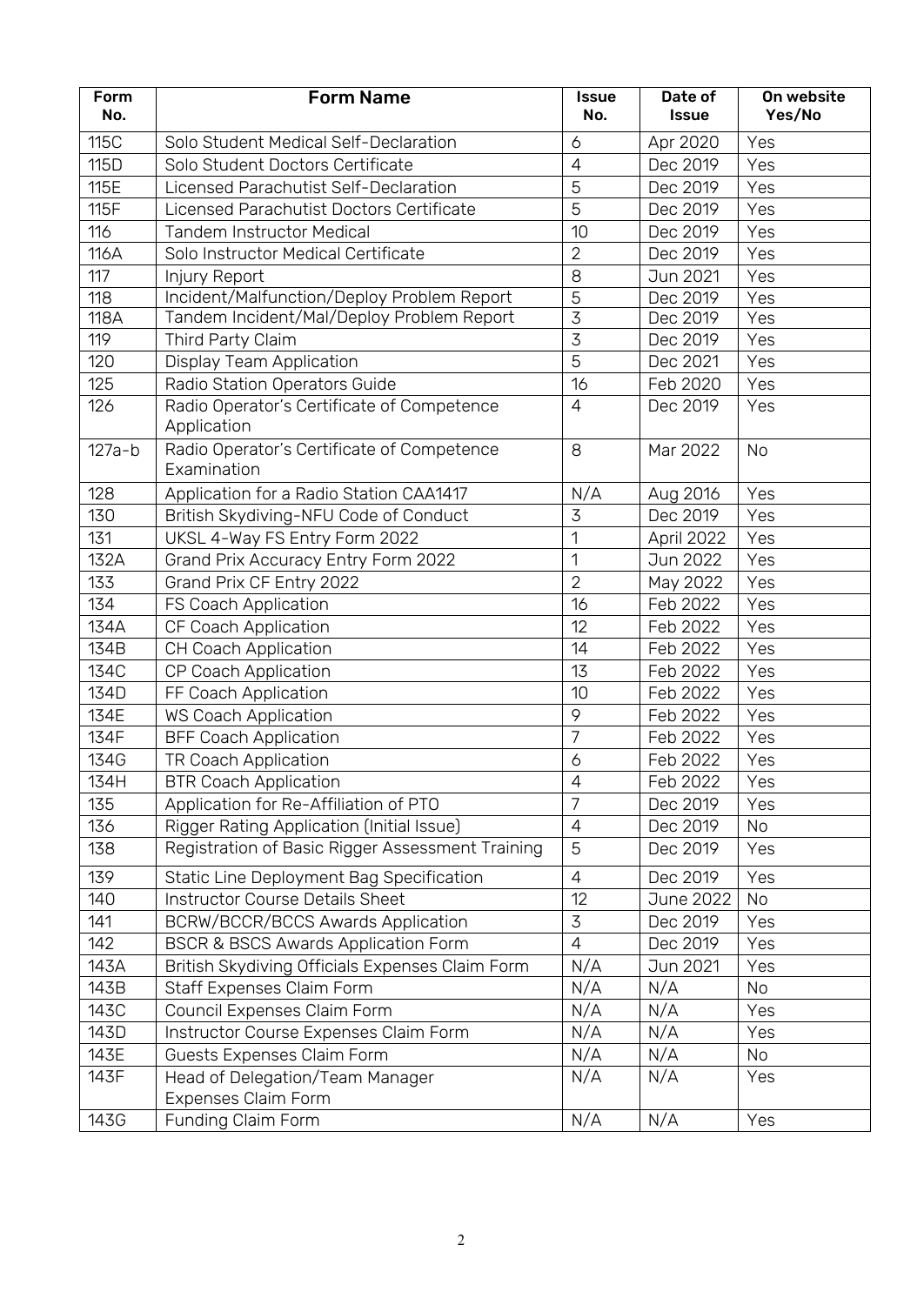| Form<br>No. | <b>Form Name</b>                                       | <b>Issue</b><br>No. | Date of<br><b>Issue</b> | On website<br>Yes/No |
|-------------|--------------------------------------------------------|---------------------|-------------------------|----------------------|
| 143H        | <b>Expenses Approval Procedure</b>                     | 13                  | Dec 2019                | No                   |
| 144A        | British Skydiving Minor Mods 1 & 2                     | 5                   | Dec 2019                | Yes                  |
| 144B        | British Skydiving Minor Mod 3                          | 3                   | Dec 2019                | Yes                  |
| 144C        | British Skydiving Minor Mod 3A                         | 3                   | Dec 2019                | Yes                  |
| 144D        | British Skydiving Minor Mod 4                          | $\overline{3}$      | Dec 2019                | Yes                  |
| 145         | Jump Number & Free Fall Awards Appl.                   | $\overline{5}$      | Dec 2019                | Yes                  |
| 146         | <b>Incident Procedures</b>                             | 13                  | Dec 2019                | Yes                  |
| 146A        | To police officer attending an incident                | $\overline{2}$      | Dec 2019                | Yes                  |
| 147         | Application for PTO Affiliation                        | 6                   | Dec 2019                | Yes                  |
| 148         | Requirements for PTO Affiliation                       | 6                   | Dec 2019                | Yes                  |
| 150A        | PTO Re-Affiliation Form                                | N/A                 | Nov 2021                | No                   |
| 150B        | PTO Annual Return Form                                 | N/A                 | Nov 2021                | No                   |
| 151         | CSBI, CSI, AI, Training Syllabus                       | 11                  | Feb 2021                | Yes                  |
| 151a        | Non-British Skydiving Al Conversion Course             | $\overline{2}$      | Dec 2019                | Yes                  |
| 152         | Tandem (TBI & TI) Instructor Training Syllabus         | 9                   | Dec 2019                | Yes                  |
| 153         | AFF (AFFBI & AFFI) instructor Training Syllabus        | 11                  | Feb 2021                | Yes                  |
| 153a        | Non-British Skydiving AFFI Conversion Syllabus         | $\overline{7}$      | Feb 2021                | Yes                  |
| 153b        | Non-British Skydiving TI Conversion Course             | $\overline{7}$      | Dec 2019                | Yes                  |
|             | Syllabus                                               |                     |                         |                      |
| 155         | Teaching Practice Critique Sheet                       | $\overline{2}$      | Dec 2019                | <b>No</b>            |
| 155A        | Instructor Course Self-Assessment Form                 | 3                   | Dec 2019                | No                   |
| 160         | <b>STC Terms of Reference</b>                          | 12                  | Dec 2019                | Yes                  |
| 161         | Direct Debit Instruction Form                          | $\overline{3}$      | Dec 2019                | No                   |
| 163         | Checklist of Comp Requirements for GP                  | $\overline{7}$      | Dec 2019                | <b>No</b>            |
| 164         | CF Grand Prix Rules 2022                               | 1                   | Jun 2022                | Yes                  |
| 165         | UKSL 4-Way FS Rules 2022                               | $\overline{3}$      | Jun 2022                | Yes                  |
| 166         | Accuracy Grand Prix Rules 2022                         | 1                   | Jun 2022                | Yes                  |
| 168         | Instructor Course Docs & Equip Checklist               | 14                  | June 2022               | No.                  |
| 169         | <b>Advanced Packing Course Syllabus</b>                | 16                  | Dec 2019                | Yes                  |
| 170         | PTO Audit - Inspection Report                          | 12                  | Jan 2020                | No                   |
| 170a        | PTO Audit Oversight Report                             | $\overline{2}$      | Jan 2020                | No                   |
| 171         | Display Audit - Inspection Report                      | 6                   | Dec 2019                | <b>No</b>            |
| 172         | Guidelines for Producing SOPs                          | $\overline{4}$      | Dec 2019                | Yes                  |
| 173         | Jumpmaster Checkout (Instructor Course)                | 3                   | Dec 2019                | No.                  |
| 174         | Member Dev't Committee Terms of Reference              | 9                   | Mar 2020                | Yes                  |
| 175         | Reserve Packing Training Record                        | 6                   | Dec 2019                | Yes                  |
| 176         | Pilot's Voluntary Reporting                            | $\overline{4}$      | Dec 2019                | Yes                  |
| 178         | Duties & Responsibilities of Council Members           | 22                  | Dec 2020                | Yes                  |
| $179a-b$    | Display Team Leader Examination (Answers)              | 8                   | Dec 2019                | No.                  |
| 180         | Skydiving for Disabled People                          | 5                   | Dec 2019                | Yes                  |
| 182         | Guidelines for the Completion of Form 117              | 9                   | Jul 2021                | Yes                  |
| 183         | <b>Instructor Course</b><br>Application/Recommendation | 18                  | Mar 2021                | Yes                  |
| 183A        | AFF/Tandem Instructor Course                           | 12                  | Mar 2021                | Yes                  |
|             | Application/Recommendation                             |                     |                         |                      |
| 184         | Guidelines for Completion of Form 118                  | 8                   | <b>Jul 2021</b>         | Yes                  |
| 184A        | Guidelines for Completion of Form 118A                 | $\overline{4}$      | Jul 2021                | Yes                  |
| 185         | Display Notification (AUS, British Skydiving)          | 32                  | Dec 2021                | Yes                  |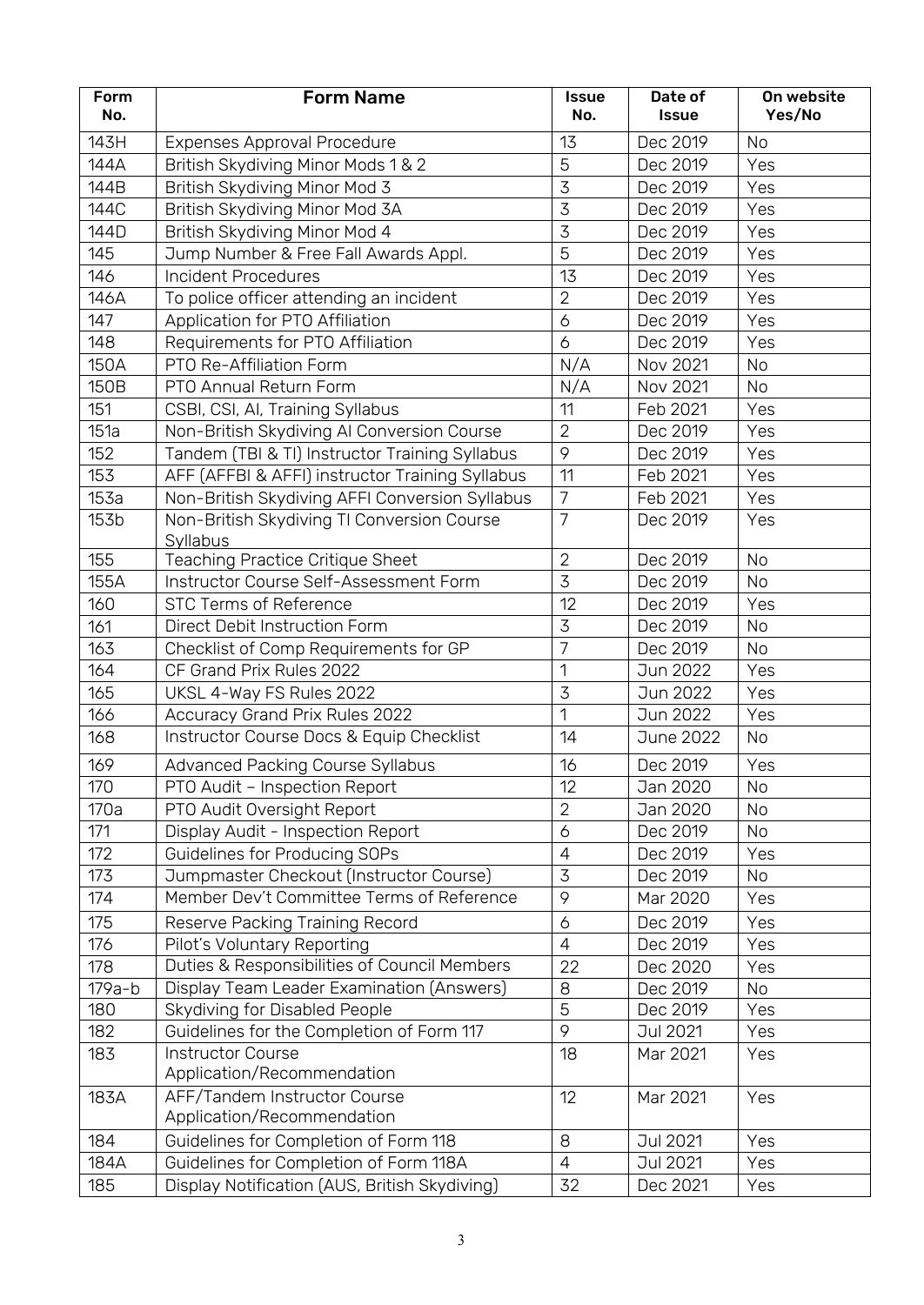| Form<br>No. | <b>Form Name</b>                                       | <b>Issue</b><br>No. | Date of<br><b>Issue</b> | On website<br>Yes/No |
|-------------|--------------------------------------------------------|---------------------|-------------------------|----------------------|
| 185A        |                                                        | 7                   | Dec 2019                | Yes                  |
| 185B        | Delegation of UK Airspace<br>Displays in a CTR         | 13                  | Jun 2021                | Yes                  |
| 185C        | London Terminal Control Sector                         | 16                  | Dec 2021                | Yes                  |
| 187         | Guidelines for IS1                                     | 5                   | Dec 2019                | Yes                  |
| 189         | Guidelines for SS1 & SS2                               | 5                   | Dec 2019                | Yes                  |
| 190A        | British Skydiving National 'A' Licence Application     | 5                   | Apr 2021                | Yes                  |
| 190B        | British Skydiving National 'B' Licence Application     | 5                   | Apr 2021                | Yes                  |
| <b>190C</b> | British Skydiving National 'C' Licence Application     | 5                   | Apr 2021                | Yes                  |
| 190D        | British Skydiving National 'D' Licence Application     | 5                   | Apr 2021                | Yes                  |
| 191         | Communications Committee Terms of Reference            | $\overline{7}$      | Dec 2019                | Yes                  |
| 192         | DZ Frequencies and Contacts                            | 32                  | Feb 2020                | Yes                  |
| 193         | <b>ATSU Notification</b>                               | $\overline{4}$      | Dec 2019                | Yes                  |
| 194         | Riggers' Subcommittee Terms of Reference               | 8                   | Dec 2019                | Yes                  |
| 195         | Tandem Instructor Course Individual Training<br>Record | $\overline{4}$      | Dec 2019                | No                   |
| 196         | AFF Instructor Course Master Sheet                     | $\overline{3}$      | Dec 2019                | No                   |
| 197         | Guidelines for an Approved Packing Cert                | 8                   | Dec 2019                | Yes                  |
| 198         | Tandem Packing Course (Syllabus)                       | 5                   | Dec 2019                | Yes                  |
| 199         | Basic Riggers Course (Syllabus)                        | 9                   | Dec 2019                | Yes                  |
| 200         | Parachute Riggers Course (Syllabus)                    | 10                  | Dec 2019                | Yes                  |
| 201         | Advanced Riggers Course (Syllabus)                     | 8                   | Dec 2019                | Yes                  |
| 202         | Rigger Examiner Course (Syllabus)                      | $\overline{7}$      | Dec 2019                | Yes                  |
| 203         | AFF Jump Evaluation (AFFI Course)                      | 3                   | Dec 2019                | No                   |
| 204a        | Tandem Emergencies - Vector                            | $\overline{7}$      | Dec 2019                | Yes                  |
| 204b        | Tandem Emergencies - Racer                             | $\overline{2}$      | Dec 2019                | Yes                  |
| 204c        | Tandem Emergencies - Strong                            | $\overline{2}$      | Dec 2019                | Yes                  |
| 204d        | Tandem Emergencies - Next                              | $\overline{4}$      | Dec 2019                | Yes                  |
| 204e        | Tandem Emergencies - Atom                              | 3                   | Dec 2019                | Yes                  |
| 204f        | Tandem Emergencies - Sigma                             | 5                   | Dec 2019                | Yes                  |
| 204g        | Tandem Emergencies - Strong/Next                       | 3                   | Dec 2019                | Yes                  |
| 204h        | Tandem Emergencies - SWS Fire                          | $\overline{2}$      | Dec 2019                | Yes                  |
| 205         | Tandem Instructor Course Master Sheet                  | $\overline{2}$      | Dec 2019                | No                   |
| 206         | Summary of British Skydiving Insurance 2021-22         | 1                   | Jun 2021                | Yes                  |
| 208         | Initial Issue of Advanced Packers Rating               | $\overline{4}$      | Dec 2019                | Yes                  |
| 209         | <b>Student Equipment Change Application</b>            | $\overline{3}$      | Dec 2019                | Yes                  |
| 211A        | Chair of Riggers' Nomination Form                      | 1                   | Sep 2021                | Yes                  |
| 212         | Approved Tandem Equipment Mods                         | 21                  | Oct 2021                | Yes                  |
| 213         | <b>Fatality Procedure Checklist</b>                    | 5                   | Dec 2019                | No                   |
| 215         | British Skydiving Reserve Sealing Method               | $\overline{2}$      | Dec 2019                | Yes                  |
| 217         | Skills Roadshow Feedback Form                          | $\overline{2}$      | Dec 2019                | Yes                  |
| 217A        | Skills Coaching Roadshow Structure                     | $\overline{2}$      | Dec 2019                | Yes                  |
| 217B        | UKSL/Grand Prix Feedback Form                          | $\overline{2}$      | Dec 2019                | Yes                  |
| 218         | Role Description Judges Co-Ordinator                   | 3                   | Dec 2019                | No                   |
| 219         | <b>TEA Role Description</b>                            | 1                   | Mar 2022                | Yes                  |
| 220         | Anti-Doping Policy & Rules                             | $\overline{2}$      | Dec 2019                | Yes                  |
| 223         | Anti-Doping Agreement for British Skydiving            | $\overline{2}$      | Dec 2019                | No                   |
| 224         | About British Skydiving                                | 10                  | Dec 2019                | Yes                  |
| 225         | British Skydiving Trophy Safety Custody Statement      | 2                   | Dec 2019                | No                   |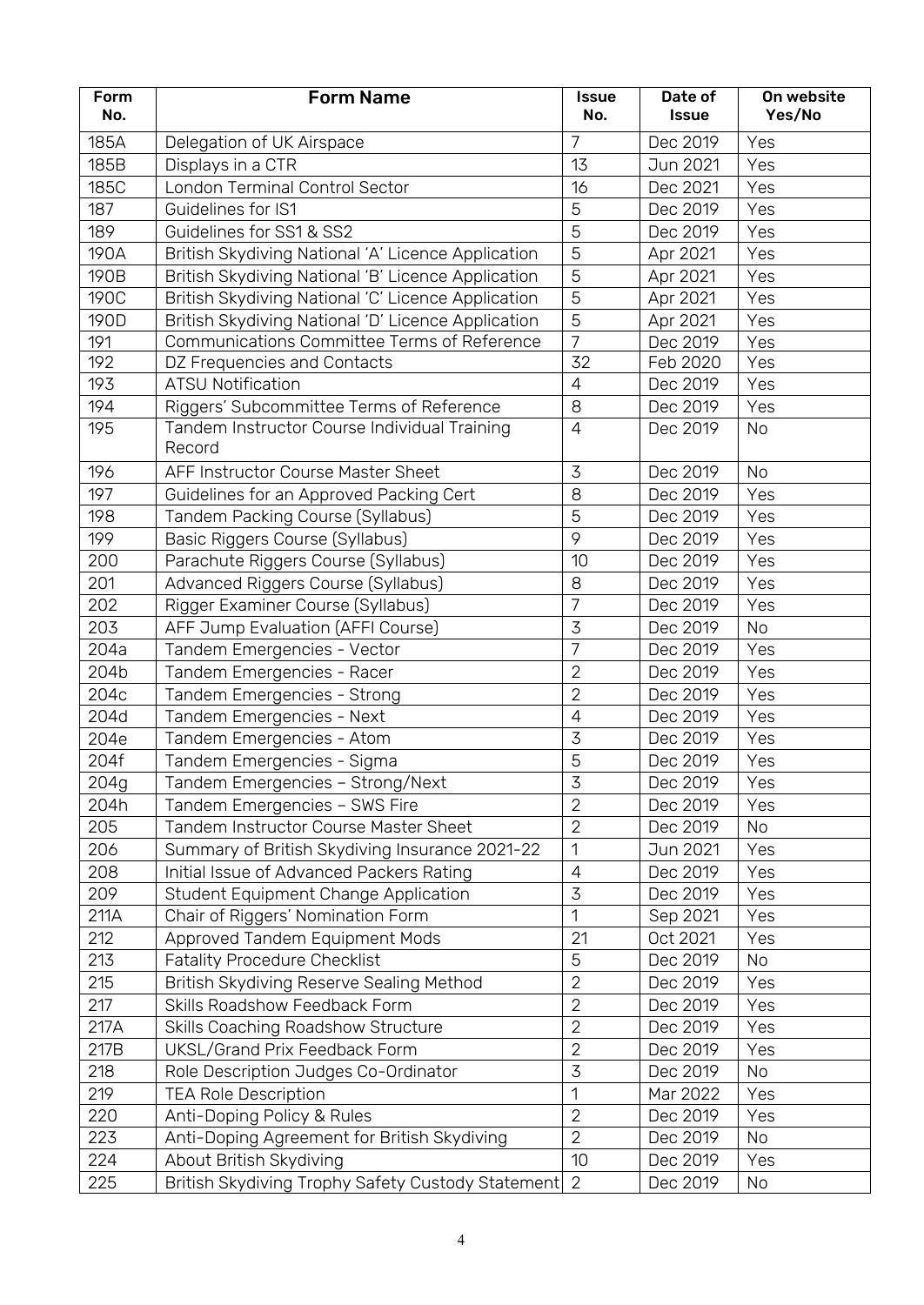| Form<br>No. | <b>Form Name</b>                                 | <b>Issue</b><br>No. | Date of<br><b>Issue</b> | On website<br>Yes/No |
|-------------|--------------------------------------------------|---------------------|-------------------------|----------------------|
| 226         | FAI International Certificate Application        | $\overline{4}$      | Dec 2019                | Yes                  |
| 227a        | Safety Poster - Potential Problem                | $\overline{2}$      | Dec 2019                | Yes                  |
| 227b        | Safety Poster - Altimeter Settings               | $\overline{2}$      | Dec 2019                | Yes                  |
| 229         | Employment Committee Terms of Reference          | $\overline{2}$      | Dec 2019                | <b>No</b>            |
| 230a        | FCE Competitor Contract                          | $\overline{2}$      | Mar 2019                | No                   |
| 230b        | Sponsored Athlete Contract, T&Cs                 | $\overline{2}$      | Mar 2019                | <b>No</b>            |
| 236         | Suggested Guidelines for a CP                    | 6                   | Dec 2019                | Yes                  |
| 237         | Rigging Loft Minimum Criteria                    | $\overline{2}$      | Dec 2019                | Yes                  |
| 238         | List of all British Skydiving Rigging Related    | 7                   | Dec 2019                | Yes                  |
| 239         | Gala Dinner Ticket Order                         | $\overline{2}$      | Dec 2019                | Yes                  |
| 240A        | <b>CT Written Exam</b>                           | 1                   | Apr 2021                | No                   |
| 240A        | CT Written Exam (answers)                        | 1                   | Apr 2021                | <b>No</b>            |
| 240B        | CT1 Written Exam                                 | 1                   | Apr 2021                | No                   |
| 240B        | CT1 Written Exam (answers)                       | 1                   | Apr 2021                | <b>No</b>            |
| 240C        | CT2 Written Exam                                 | 1                   | Apr 2021                | <b>No</b>            |
| 240C        | CT2 Written Exam (answers)                       | 1                   | Apr 2021                | No                   |
| 240D        | CT3 Written Exam                                 | 1                   | Apr 2021                | No                   |
| 240D        | CT3 Written Exam (answers)                       | 1                   | Apr 2021                | No                   |
| 242         | Instructor Training Log                          | $\overline{3}$      | Dec 2019                | Yes                  |
| 243         | UK National Skydiving Record Form                | 5                   | May 2021                | Yes                  |
| 244A        | PTO Risk Assessment Guidelines                   | $\overline{5}$      | Dec 2019                | Yes                  |
| 244B        | Club Risk Assessment Form                        | $\sqrt{4}$          | Dec 2019                | Yes                  |
| 244B        | (Example) Club Risk Assessment Form              | $\overline{4}$      | Dec 2019                | Yes                  |
| 245A        | Display Team Risk Assessment Guidelines          | 3                   | Dec 2019                | Yes                  |
| 245B        | Display Team Risk Assessment Form                | $\overline{2}$      | Dec 2019                | Yes                  |
| 245B        | (Example) Display Risk Assessment Form           | $\overline{2}$      | Dec 2019                | Yes                  |
| 245D        | Display Team Risk Assessment Checklist           | 3                   | Dec 2019                | Yes                  |
| 246         | <b>Aircraft Documentation Checklist</b>          | 3                   | Dec 2019                | Yes                  |
| 247A        | JM1 & CT1 Record Sheet                           | 1                   | Mar 2021                | Yes                  |
| 247B        | CT2 Jump Record                                  | 1                   | Mar 2021                | Yes                  |
| 248         | CT3 Jump Record                                  | 5                   | Jun 2021                | Yes                  |
| 250         | Duties and Responsibilities of British Skydiving | 1                   | Dec 2019                | Yes                  |
|             | Volunteers                                       |                     |                         |                      |
| 252         | Asthma Advice                                    | $\mathcal{Z}$       | Dec 2019                | Yes                  |
| 253         | Packing - Rigging Confidential Report            | $\overline{2}$      | Dec 2019                | Yes                  |
| 254a        | <b>CSBI Proficiency Card</b>                     | 7                   | June 2022               | Yes                  |
| 254b        | <b>TBI Proficiency Card</b>                      | $\overline{4}$      | Dec 2019                | Yes                  |
| 254c        | <b>AFFBI Proficiency Card</b>                    | 6                   | June 2022               | Yes                  |
| 254d        | <b>CSI Proficiency Card</b>                      | 6                   | June 2022               | Yes                  |
| 254e        | TI Proficiency Card                              | 5                   | Dec 2019                | Yes                  |
| 254f        | <b>AFFI Proficiency Card</b>                     | $\overline{7}$      | June 2022               | Yes                  |
| 254g        | Non-British Skydiving AFFI Proficiency Card      | 9                   | June 2022               | Yes                  |
| 254h        | Non-British Skydiving TI Proficiency Card        | 6                   | Dec 2019                | Yes                  |
| 256         | British Skydiving Disciplinary & Grievance       | 8                   | <b>Jul 2020</b>         | Yes                  |
| 256A        | British Skydiving Disciplinary Procedure Chart   | 3                   | Dec 2019                | Yes                  |
| 257         | Guideline for Manufacturer of Safety Stows       | $\overline{2}$      | Dec 2019                | Yes                  |
| 258         | Student Harness/Container-Initial Acceptance     | $\overline{4}$      | Dec 2019                | Yes                  |
| 258A        | Tandem Harness/Container-Initial Acceptance      | $\overline{4}$      | Dec 2019                | Yes                  |
| 260         | AFFI Course Syllabus - Examiner Info             | $\overline{3}$      | Mar 2022                | No                   |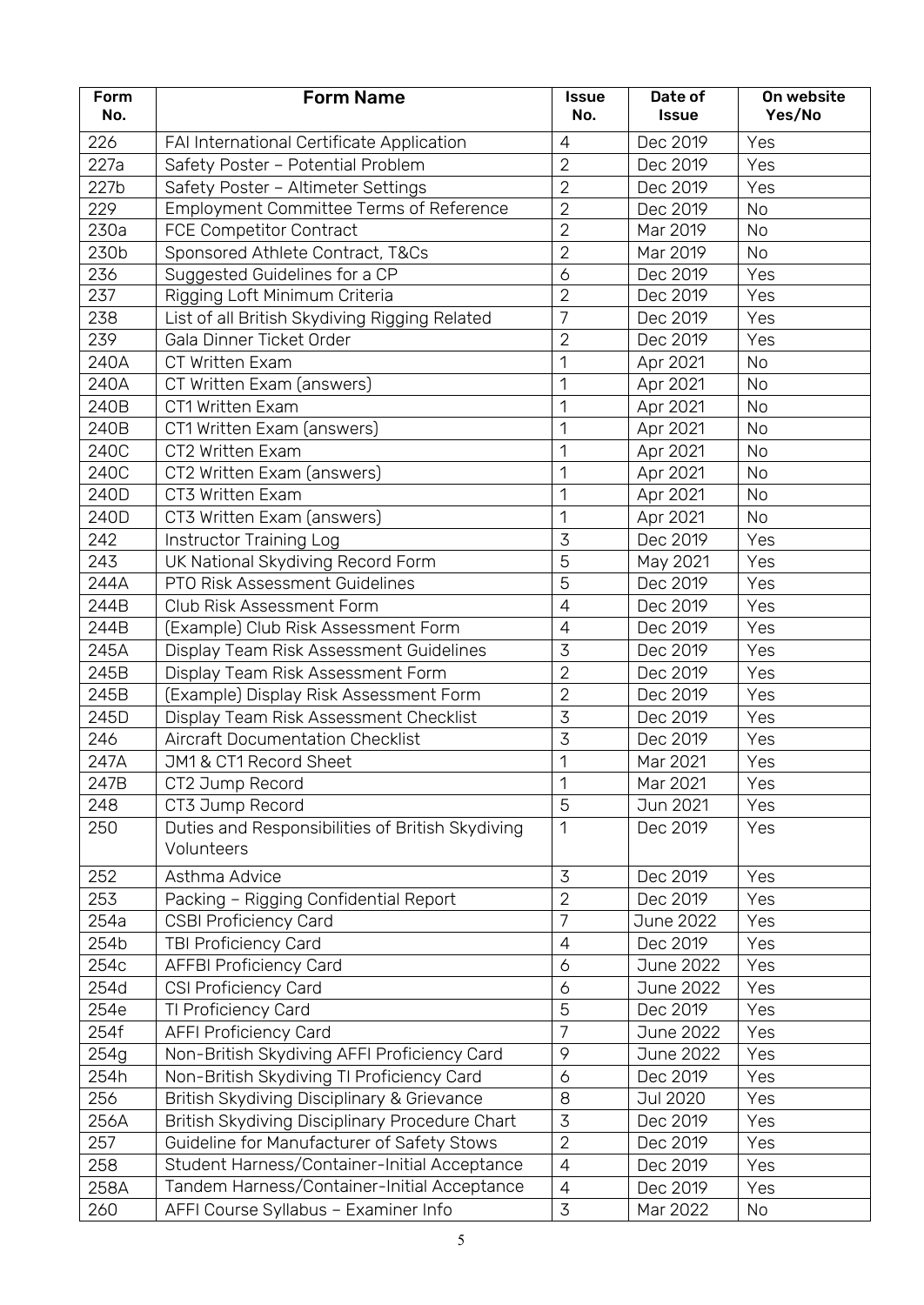| Form<br>No. | <b>Form Name</b>                                                                                                                        | <b>Issue</b><br>No. | Date of<br><b>Issue</b> | On website<br>Yes/No |
|-------------|-----------------------------------------------------------------------------------------------------------------------------------------|---------------------|-------------------------|----------------------|
| 261         | <b>Crash Landing Procedures</b>                                                                                                         | 3                   | Dec 2019                | Yes                  |
| 263         | Policy for Use of the British Skydiving Logo                                                                                            | 5                   | Dec 2019                | Yes                  |
| 264         | Guidance for Members of<br>Disciplinary Tribunal                                                                                        | 1                   | Aug 2007                | No                   |
| 266         | CAA Permission Application SRG1313                                                                                                      | N/A                 | Mar 2020                | Yes                  |
| 267         | Aide memoir to Head of Delegation, etc                                                                                                  | $\overline{2}$      | Dec 2019                | Yes                  |
| 268         | First jump media release                                                                                                                | $\overline{2}$      | Dec 2019                | Yes                  |
| 269         | Categories of membership                                                                                                                | $\overline{7}$      | Dec 2019                | Yes                  |
| 270         | <b>AGM/General Meeting Proxy Form</b>                                                                                                   | 3                   | Dec 2019                | Yes                  |
| 272         | Display Jumpers Training Record                                                                                                         | $\overline{4}$      | Dec 2019                | Yes                  |
| 273         | Tandem to Accelerated Free Fall (AFF)<br><b>Conversion Training</b>                                                                     | $\overline{3}$      | Dec 2019                | Yes                  |
| 274         | Nationals Entry Form                                                                                                                    | $\overline{2}$      | May 2022                | Yes                  |
| 274A        | <b>Accuracy Nationals Entry Form</b>                                                                                                    | 1                   | Aug 2021                | Yes                  |
| 275         | Guidelines for completing Forms 112 & 112A                                                                                              | $\overline{3}$      | Dec 2019                | Yes                  |
| 277         | <b>British Skydiving Judges Procedures</b>                                                                                              | $\overline{3}$      | Feb 2022                | Yes                  |
| 277A        | Chief Judges Report fillable pdf                                                                                                        | $\overline{2}$      | Dec 2019                | Yes                  |
| 277B        | Chief Judges Handbook pdf                                                                                                               | 1                   | May 2021                | Yes                  |
| 278         | Élite Performance Committee Terms of Reference                                                                                          | $\overline{3}$      | Mar 2020                | Yes                  |
| 279         | CAA Application for Radio Operator's Certificate of<br>Competence SRG1413                                                               | 11                  | Aug 2017                | Yes                  |
| 280         | Council & Committee protocols                                                                                                           | 3                   | Dec 2020                | Yes                  |
| 281         | Guidance Notes for the Tandem Equipment<br>Parachute Packing/Inspection Log and 100 Jump<br>Equipment Inspection (Form112b) (Blue Book) | $\overline{3}$      | Dec 2019                | Yes                  |
| 283         | Specialist Interest Group (SIG) - objectives &<br>procedures                                                                            | 3                   | Dec 2019                | Yes                  |
| 284         | British Skydiving Competitor Sponsorship                                                                                                | $\overline{3}$      | Oct 2017                | <b>No</b>            |
| 286         | AFF Consolidation Brief for instructors                                                                                                 | $\overline{3}$      | Dec 2019                | Yes                  |
| 287         | Witness Statement                                                                                                                       | $\overline{4}$      | Dec 2019                | No                   |
| 288         | Code of Practice for Instructors & Coaches                                                                                              | 5                   | Jan 2021                | Yes                  |
| 290         | Advanced Packer Tandem Markings for Tandem<br>Reserves                                                                                  | 5                   | Dec 2019                | Yes                  |
| 291         | Canopy Formation Technical Rules 2022                                                                                                   | $\overline{2}$      | May 2022                | Yes                  |
| 294         | Tandem Instructor Equipment Conversion<br>Requirements                                                                                  | $\overline{2}$      | Dec 2019                | Yes                  |
| 295         | Register of directors' interests                                                                                                        | 5                   | Dec 2019                | No                   |
| 296         | British Skydiving Star nomination form                                                                                                  | $\overline{2}$      | Dec 2019                | Yes                  |
| 297         | British Skydiving Council Member role description                                                                                       | 4                   | Dec 2020                | Yes                  |
| 298A        | Equipment Related Incident Form                                                                                                         | $\overline{2}$      | Dec 2019                | Yes                  |
| 298B        | Guidelines for Completion of Form 298A                                                                                                  | $\overline{2}$      | Dec 2019                | Yes                  |
| 299         | Team Composition & Allowable Changes                                                                                                    | $\overline{2}$      | Dec 2019                | Yes                  |
| 300         | <b>Targeted Coaching Support</b>                                                                                                        | 3                   | Dec 2019                | Yes                  |
| 301         | British Skydiving Expo Speakers' Brief                                                                                                  | 4                   | Dec 2019                | Yes                  |
| 302         | Requirements & Guidelines for renewing Advanced<br>Packer ratings                                                                       | $\overline{2}$      | Dec 2019                | Yes                  |
| 303         | Code of Conduct for all British Skydiving Volunteers 3                                                                                  |                     | Dec 2020                | Yes                  |
|             |                                                                                                                                         |                     |                         |                      |
| 304         | Safeguarding policy statement for our sport                                                                                             | $\overline{4}$      | Mar 2021                | Yes                  |
| 305         | Safeguarding children policy                                                                                                            | 3                   | Mar 2021                | No                   |